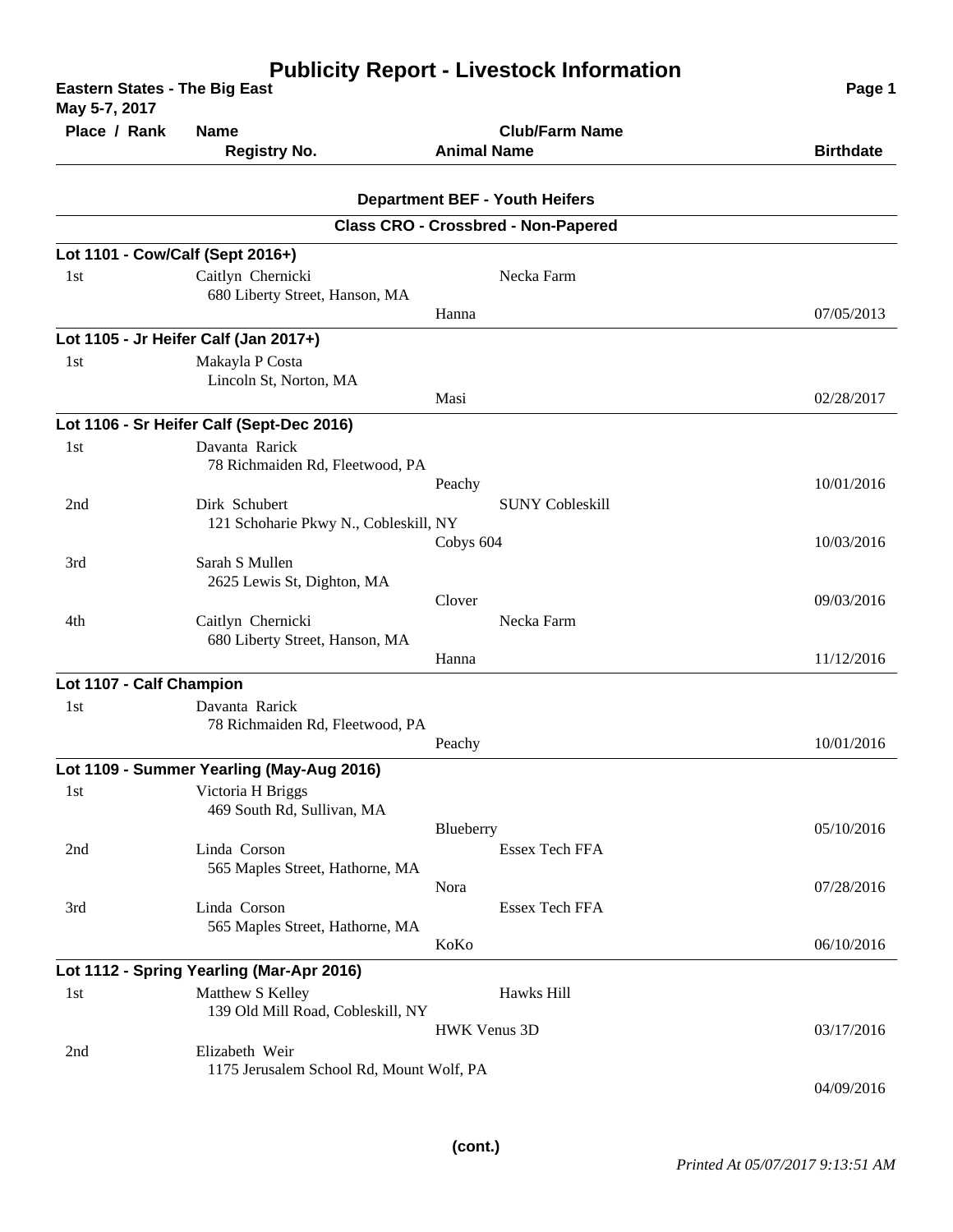## **Publicity Report - Livestock Information**

**Eastern States - The Big East Page 2 May 5-7, 2017**

| May 3-7, 2017              |                                                       |                                             |                  |
|----------------------------|-------------------------------------------------------|---------------------------------------------|------------------|
| Place / Rank               | <b>Name</b><br><b>Registry No.</b>                    | <b>Club/Farm Name</b><br><b>Animal Name</b> | <b>Birthdate</b> |
|                            |                                                       |                                             |                  |
|                            | Lot 1112 - Spring Yearling (Mar-Apr 2016) - (cont.)   |                                             |                  |
| 3rd                        | Emily Peckham<br>PO Box 1024, Goshen, NH              |                                             |                  |
|                            |                                                       | Clarabelle                                  | 03/28/2016       |
| 4th                        | Linda Corson                                          | Essex Tech FFA                              |                  |
|                            | 565 Maples Street, Hathorne, MA                       |                                             |                  |
|                            |                                                       | Piper                                       | 04/23/2016       |
| 5th                        | Linda Corson                                          | Essex Tech FFA                              |                  |
|                            | 565 Maples Street, Hathorne, MA                       | Mwana                                       | 04/20/2016       |
|                            |                                                       |                                             |                  |
|                            | Lot 1113 - Intermediate Champion                      |                                             |                  |
| 1st                        | Matthew S Kelley<br>139 Old Mill Road, Cobleskill, NY | Hawks Hill                                  |                  |
|                            |                                                       | <b>HWK Venus 3D</b>                         | 03/17/2016       |
|                            | Lot 1114 - Reserve Intermediate Champion              |                                             |                  |
| 1st                        | Victoria H Briggs                                     |                                             |                  |
|                            | 469 South Rd, Sullivan, MA                            |                                             |                  |
|                            |                                                       | Blueberry                                   | 05/10/2016       |
|                            | Lot 1115 - Jr Yearling (Jan-Feb 2016)                 |                                             |                  |
| 1st                        | Kelsey M Jurgilewicz                                  | Francis Show Cattle                         |                  |
|                            | 104 Sunset Ridge, Norfolk, CT                         |                                             |                  |
|                            |                                                       | Sassy Lady                                  | 02/05/2016       |
| 2nd                        | Kamryn Forrest                                        | <b>Twin Brooks Farm</b>                     |                  |
|                            | 101 Hawkins Rd, Putnam, CT                            | Miss Behavin                                | 01/16/2016       |
| 3rd                        | Hailey Hotchkiss                                      | Blue moon farm                              |                  |
|                            | 15 Curtiss Rd, Terryville, CT                         |                                             |                  |
|                            |                                                       | Windy Brook Adele                           | 01/25/2016       |
| 4th                        | Nathan Hay                                            | <b>Hay Acres</b>                            |                  |
|                            | 2215 Rte 20, Carlisle, NY                             | Gem                                         | 01/31/2016       |
|                            |                                                       |                                             |                  |
|                            | Lot 1116 - Sr Yearling (Sept-Dec 2015)                |                                             |                  |
| 1st                        | Alayna Kelley<br>265 N. Woodstock, Southbridge, MA    |                                             |                  |
|                            |                                                       | Impressive                                  | 10/04/2015       |
| Lot 1118 - Senior Champion |                                                       |                                             |                  |
| 1st                        | Kelsey M Jurgilewicz                                  | <b>Francis Show Cattle</b>                  |                  |
|                            | 104 Sunset Ridge, Norfolk, CT                         |                                             |                  |
|                            |                                                       | Sassy Lady                                  | 02/05/2016       |
| Lot 1120 - Grand Champion  |                                                       |                                             |                  |
| 1st                        | Kelsey M Jurgilewicz                                  | <b>Francis Show Cattle</b>                  |                  |
|                            | 104 Sunset Ridge, Norfolk, CT                         |                                             |                  |
|                            |                                                       | Sassy Lady                                  | 02/05/2016       |
|                            | Lot 1121 - Reserve Grand Champion                     |                                             |                  |
| 1st                        | Davanta Rarick                                        |                                             |                  |
|                            | 78 Richmaiden Rd, Fleetwood, PA                       | Peachy                                      | 10/01/2016       |
|                            |                                                       |                                             |                  |